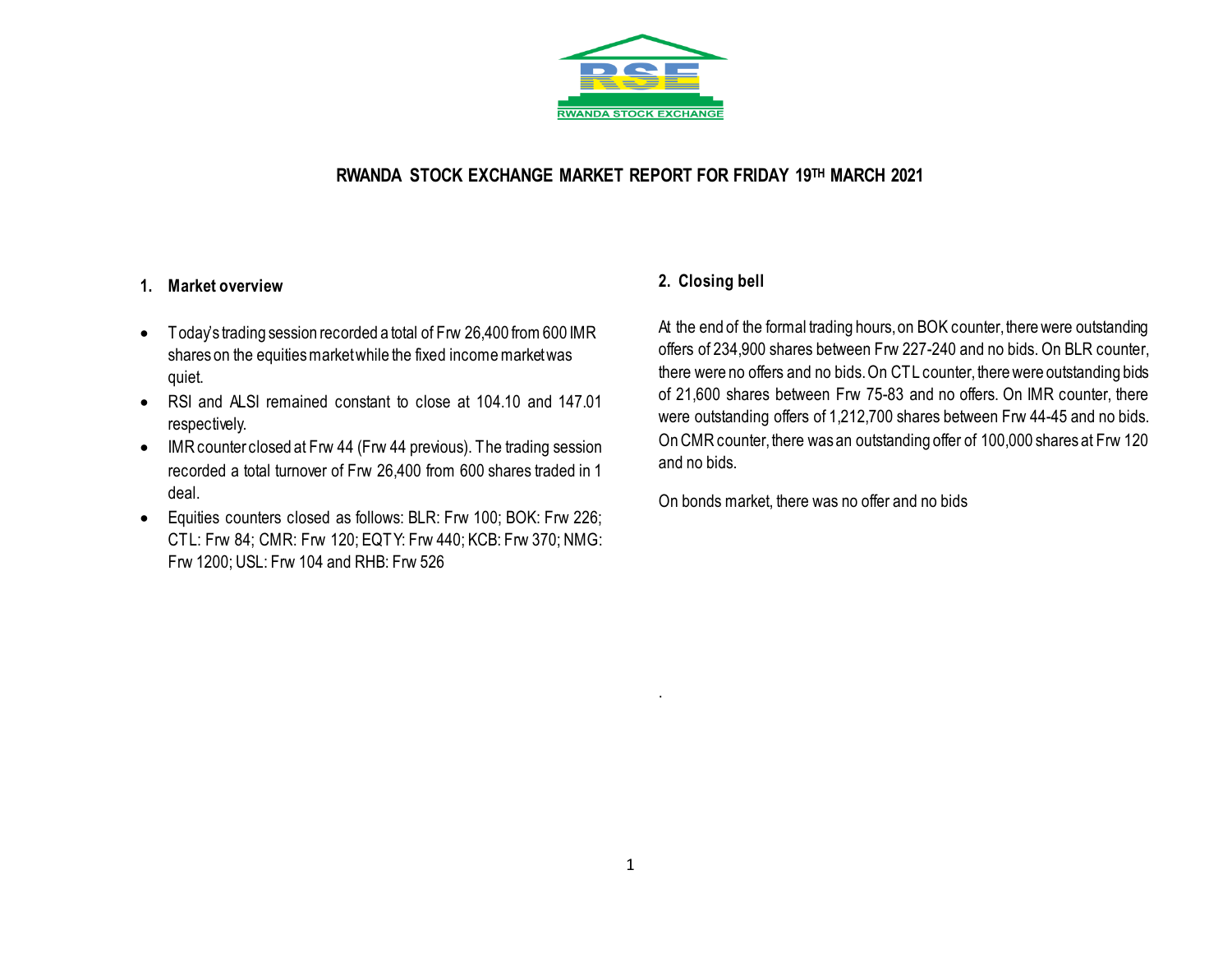#### **3. Equities Market on 19/03/2021**

| <b>ISIN-CODE</b>    | <b>Stock</b> | <b>High</b> | Past 12<br>months<br>Low | <b>High</b> | <b>Today's session</b><br>Low | <b>Closing</b> | Prev. | Change  | <b>Volume</b> | <b>Value</b> |
|---------------------|--------------|-------------|--------------------------|-------------|-------------------------------|----------------|-------|---------|---------------|--------------|
| RW000A1JCYA5        | <b>BOK</b>   | 265         | 225                      | 0.00        | 0.00                          | 226            | 226   | 0.00    | 0.00          | 0.00         |
| RW000A1H63N6        | <b>BLR</b>   | 139         | 100                      | 0.00        | 0.00                          | 100            | 100   | 0.00    | 0.00          | 0.00         |
| KE0000000380        | <b>NMG</b>   | 1,200       | 1,200                    | 0.00        | 0.00                          | 1,200          | 1,200 | 0.00    | 0.00          | 0.00         |
| KE0000000315        | <b>KCB</b>   | 370         | 370                      | 0.00        | 0.00                          | 370            | 370   | 0.00    | 0.00          | 0.00         |
| KE0000000489        | <b>USL</b>   | 104         | 104                      | 0.00        | 0.00                          | 104            | 104   | 0.00    | 0.00          | 0.00         |
| KE0000000554        | <b>EQTY</b>  | 440         | 440                      | 0.00        | 0.00                          | 440            | 440   | 0.00    | 0.00          | 0.00         |
| <b>RW000A14UYP4</b> | <b>CTL</b>   | 84          | 65                       | 0.00        | 0.00                          | 84             | 84    | 0.00    | 0.00          | 0.00         |
| RW000A2DN989        | <b>IMR</b>   | 90          | 42                       | 44          | 44                            | 44             | 44    | $+0.00$ | 600           | 26,400       |
| ZAE000244737        | <b>RHB</b>   | 0.00        | 0.00                     | 0.00        | 0.00                          | 526            | 526   | 0.00    | 0.00          | 0.00         |
| RW000A2QAPH5        | <b>CMR</b>   | 0.00        | 0.00                     | 0.00        | 0.00                          | 120            | 120   | 0.00    | 0.00          | 0.00         |

| <b>Market Status</b> |          |  |  |  |  |  |  |  |  |
|----------------------|----------|--|--|--|--|--|--|--|--|
| 08h50-08h59          | Pre-Open |  |  |  |  |  |  |  |  |
| 09h00-12h00          | Open     |  |  |  |  |  |  |  |  |
| 12h00-08h50          | Close    |  |  |  |  |  |  |  |  |

| <b>INDICES</b>         | <b>Previous</b> | <b>Today</b> | <b>Points</b> | Change % | Exchange rate against Frw as at 19/03/2021 |        |        |         |
|------------------------|-----------------|--------------|---------------|----------|--------------------------------------------|--------|--------|---------|
|                        |                 |              |               |          | Currency                                   | Sell   | Buy    | Average |
| <b>RSI</b>             | 104.10          | 104.10       | $+0.00$       | $+0.00$  |                                            |        |        |         |
|                        |                 |              |               |          | <b>USD</b>                                 | 987.91 | 968.54 | 978.23  |
| <b>ALSI</b>            | 147.01          | 147.01       | $+0.00$       | $+0.00$  | <b>KES</b>                                 | 8.99   | 8.81   | 8.90    |
| OTHER TRADING STAT     |                 |              |               |          | <b>UGS</b>                                 | 0.26   | 0.26   | 0.26    |
|                        |                 |              |               |          | <b>BIF</b>                                 | 0.50   | 0.49   | 0.50    |
| <b>Shares traded</b>   | 13,800          | 600          | (13,200)      | (95.65)  | <b>TZS</b>                                 | 0.42   | 0.41   | 0.42    |
| <b>Equity Turnover</b> | 659,200         | 26,400       | (632, 800)    | (95.99)  | ZAR                                        | 67.08  | 65.76  | 66.42   |
| Number of deals        | 2.00            | 1.00         | (1.00)        | (50)     | <b>Market Capitalization (Frw)</b>         |        |        |         |
|                        |                 |              |               |          | 3,435,520,098,368                          |        |        |         |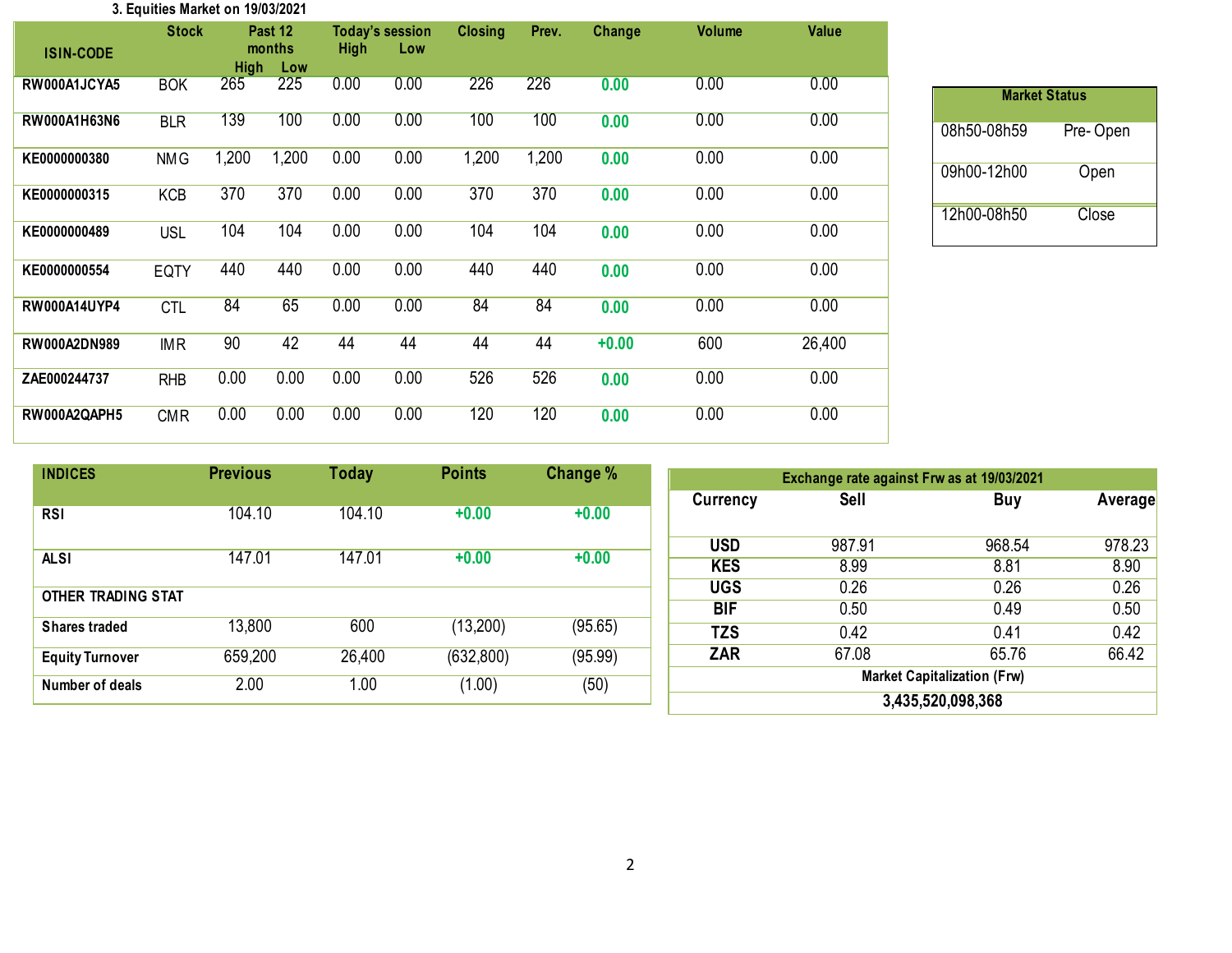#### **4. INDICES**



#### **5. Bond market on 19/03/2021**

#### A**.** Government bonds

| <b>ISIN-CODE</b>    | <b>Status</b> | <b>Security</b> | <b>Maturity</b> | <b>Coupon rate</b> | Close.<br><b>Price</b> | Prev.<br><b>Price</b> | <b>Bids</b> | <b>Offers</b> | <b>Bond traded</b> |
|---------------------|---------------|-----------------|-----------------|--------------------|------------------------|-----------------------|-------------|---------------|--------------------|
| RW000A1ZTAM0        |               | FXD4/2014/7yrs  | 19/11/2021      | 12.475%            | 101                    | 101                   | 0.00        | 0.00          | 0.00               |
| <b>RW000A1Z2RJ7</b> |               | FXD2/2015/10yrs | 25/05/2025      | 12.925%            | 103                    | 103                   | 0.00        | 0.00          | 0.00               |
| RW000A182K48        |               | FXD2/2016/15Yrs | 09/05/2031      | 13.5%              | 108                    | 108                   | 0.00        | 0.00          | 0.00               |
| RW000A185V91        |               | FXD 3/2016/5Yrs | 20/08/2021      | 12.25%             | 101.1                  | 101.1                 | 0.00        | 0.00          | 0.00               |
| RW000A19D0U5        |               | FXD1/2017/5Yrs  | 18/02/2022      | 12.375%            | 103.5                  | 103.5                 | 0.00        | 0.00          | 0.00               |
| <b>RW000A19JG53</b> |               | FXD2/2017/7Yrs  | 17/05/2024      | 12.675%            | 104.1                  | 104.1                 | 0.00        | 0.00          | 0.00               |
| <b>RW000A19NL84</b> |               | FXD3/2017/5Yrs  | 19/08/2022      | 12.200%            | 103                    | 103                   | 0.00        | 0.00          | 0.00               |
| RW000A19S1Q4        | Re-opened     | FXD4/2017/7Yrs  | 15/11/2024      | 12.40%             | 102                    | 102                   | 0.00        | 0.00          | 0.00               |
| RW000A19W8Z4        |               | FXD1/2018/5Yrs  | 17/02/2023      | 11.80%             | 104.5                  | 104.5                 | 0.00        | 0.00          | 0.00               |
| <b>RW000A19HS6</b>  | Re-opened     | FXD2/2018/10Yrs | 12/05/2028      | 12.50%             | 103                    | 103                   | 0.00        | 0.00          | 0.00               |
| RW000A194997        | Re-opened     | FXD3/2018/15Yrs | 05/08/2033      | 12.9%              | 103.5                  | 103.5                 | 0.00        | 0.00          | 0.00               |
| RW000A2RUZ00        |               | FXD4/2018/3Yrs  | 19/11/2021      | 11.150%            | 104.9                  | 104.9                 | 0.00        | 0.00          | 0.00               |
| RW000A2RYEG9        | Re-opened     | FXD1/2019/7Yrs  | 13/02/2026      | 11.850%            | 100.5                  | 100.5                 | 0.00        | 0.00          | 0.00               |
| <b>RW000A2R26W1</b> | Re-opened     | FXD2/2019/5Yrs  | 17/05/2024      | 11.300%            | 103                    | 103                   | 0.00        | 0.00          | 0.00               |
| RW000A2R64M3        | Re-opened     | FXD3/2019/20Yrs | 29/07/2039      | 13.250%            | 101                    | 101                   | 0.00        | 0.00          | 0.00               |
| <b>RW000A2SA2Y9</b> | Re-opened     | FXD4/2019/3Yrs  | 18/11/2022      | 10.950%            | 104.549                | 104.549               | 0.00        | 0.00          | 0.00               |
| <b>RW000A2SA2Z6</b> | Re-opened     | FXD5/2019/7Yrs  | 13/11/2026      | 11.550%            | 104.7                  | 104.7                 | 0.00        | 0.00          | 0.00               |
| <b>RW000A2SB2X0</b> |               | FXD1/2020/3Yrs  | 20/01/2023      | 10.800%            | 103                    | 103                   | 0.00        | 0.00          | 0.00               |
| <b>RW000A28UBB2</b> | Re-opened     | FXD2/2020/15Yrs | 02/02/2035      | 12.550%            | 102.3                  | 102.3                 | 0.00        | 0.00          | 0.00               |
| <b>RW000A28VKN6</b> |               | FXD3/2020/3Yrs  | 24/03/2023      | 10.650%            | 103.1                  | 103.1                 | 0.00        | 0.00          | 0.00               |
| <b>RW000A28XYS2</b> | Re-opened     | FXD4/2020/10Yrs | 10/05/2030      | 12.150%            | 103.2                  | 103.2                 | 0.00        | 0.00          | 0.00               |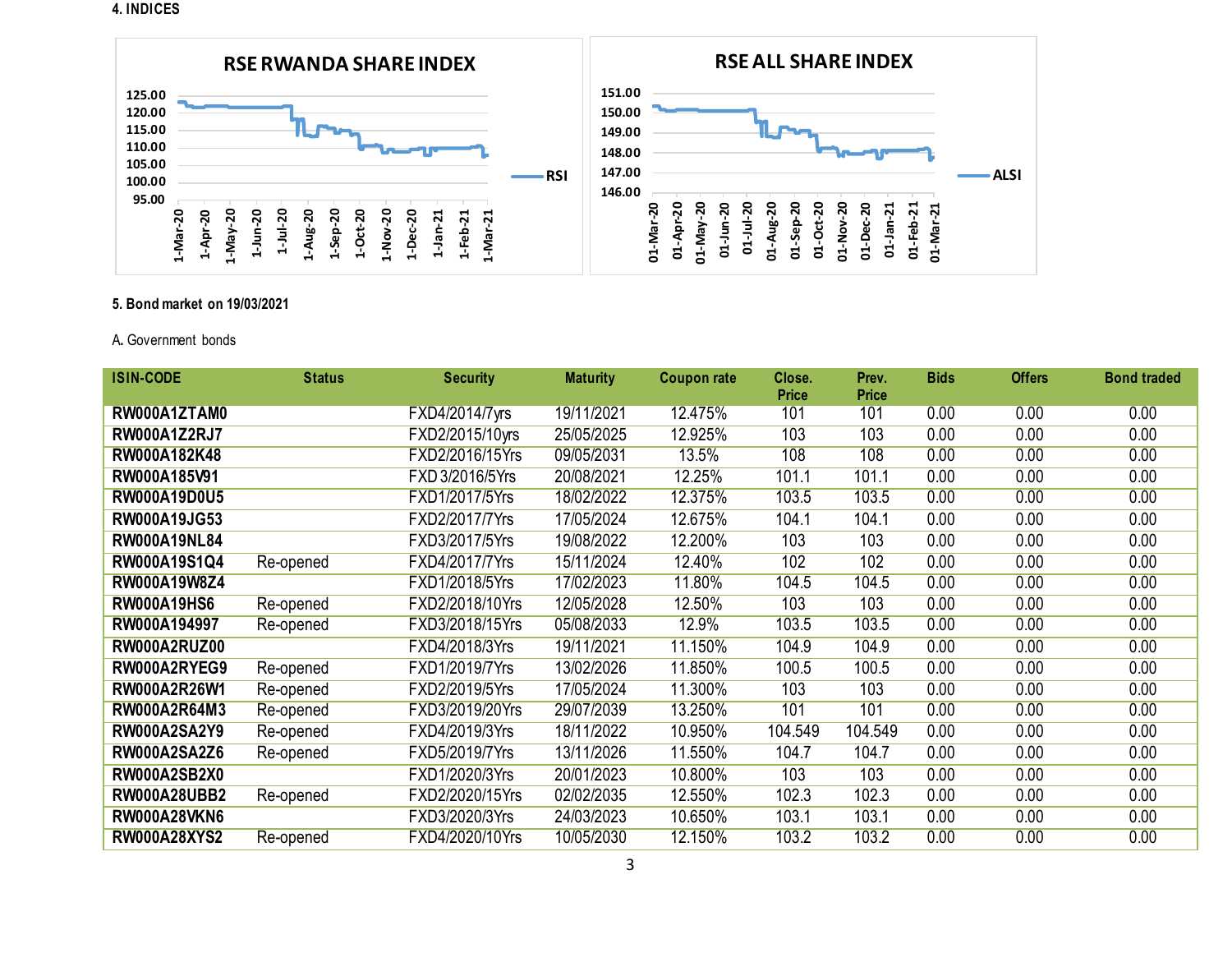| <b>RW000A281XB8</b> | Re-opened | FXD5/2020/5Yrs         | 18/08/2025 | $^{\circ}$ 145% | 101.7  | 101.   | $0.00\,$ | 0.00     | 0.00 |
|---------------------|-----------|------------------------|------------|-----------------|--------|--------|----------|----------|------|
| RW000A281XA0        | Re-opened | <b>EXD6/2020/20Yrs</b> | 27/07/2040 | 13.150%         | 101.35 | 101.35 | 0.00     | 0.00     | 0.00 |
| RW000A283W59        |           | FXD7/2020/7Yrs         | 12/11/2027 | 11.435%         | 101.9  | 101.9  | $0.00\,$ | $0.00\,$ | 0.00 |
| RW000A3KMCV0        |           | FXD1/2021/5Yrs         | 13/02/2026 | 11.00%          | 100    | 100    | $0.00\,$ | $0.00\,$ | 0.00 |
| RW000A3KMCW8        |           | FXD2/2021/10Yrs        | 07/02/2031 | $12.00\%$       | 102.85 | 102.85 | 0.00     | 0.00     | 0.00 |

### **6. EQUITY WEEKLY REPORT ON 19/03/2021**

### **1. MARKET**

| <b>PREVIOUS WEEK</b> |               |             |              |              | <b>THIS WEEK</b> | <b>VARIATION</b> |              |                 |          |
|----------------------|---------------|-------------|--------------|--------------|------------------|------------------|--------------|-----------------|----------|
| <b>Date</b>          | <b>Volume</b> | Value (Frw) | <b>Deals</b> | <b>Date</b>  | Volume           | Value (Frw)      | <b>Deals</b> | Change in value | %        |
| 08- March - 21       | 66,700        | 5,813,500   | 3.00         | 15-Mar-21    | 20,000           | 000,080,1        | 1.00         | (4, 133, 500)   | (71.10)  |
| 09 - March - 21      | 0.00          | 0.00        | 0.00         | 16-Mar-21    | 800              | 35,200           | 1.00         | 35,200          | 100      |
| 10 - March - 21      | 4,700         | 210,800     | 2.00         | 17-Mar-21    | 0.00             | 0.00             | 0.00         | (210, 800)      | (100)    |
| 11 - March - 21      | 800           | 43,800      | 2.00         | 18-Mar-21    | 13,800           | 659,200          | 2.00         | 615,400         | 1,405.02 |
| 12 - March - 21      | 10,800        | 608,400     | 5.00         | 19-Mar-21    | 600              | 26,400           | 1.00         | (582,000)       | (95.66)  |
| <b>TOTAL</b>         | 83,000        | 6,676,500   | 12.00        | <b>TOTAL</b> | 35,200           | 2,400,800        | 5.00         | (4,275,700)     | (64.04)  |



## 2. **BOND MARKET**

During this week, the fixed income recorded Frw 909,354,500 worth of bonds traded in 6 deals traded between Frw 101.35 – 103.5